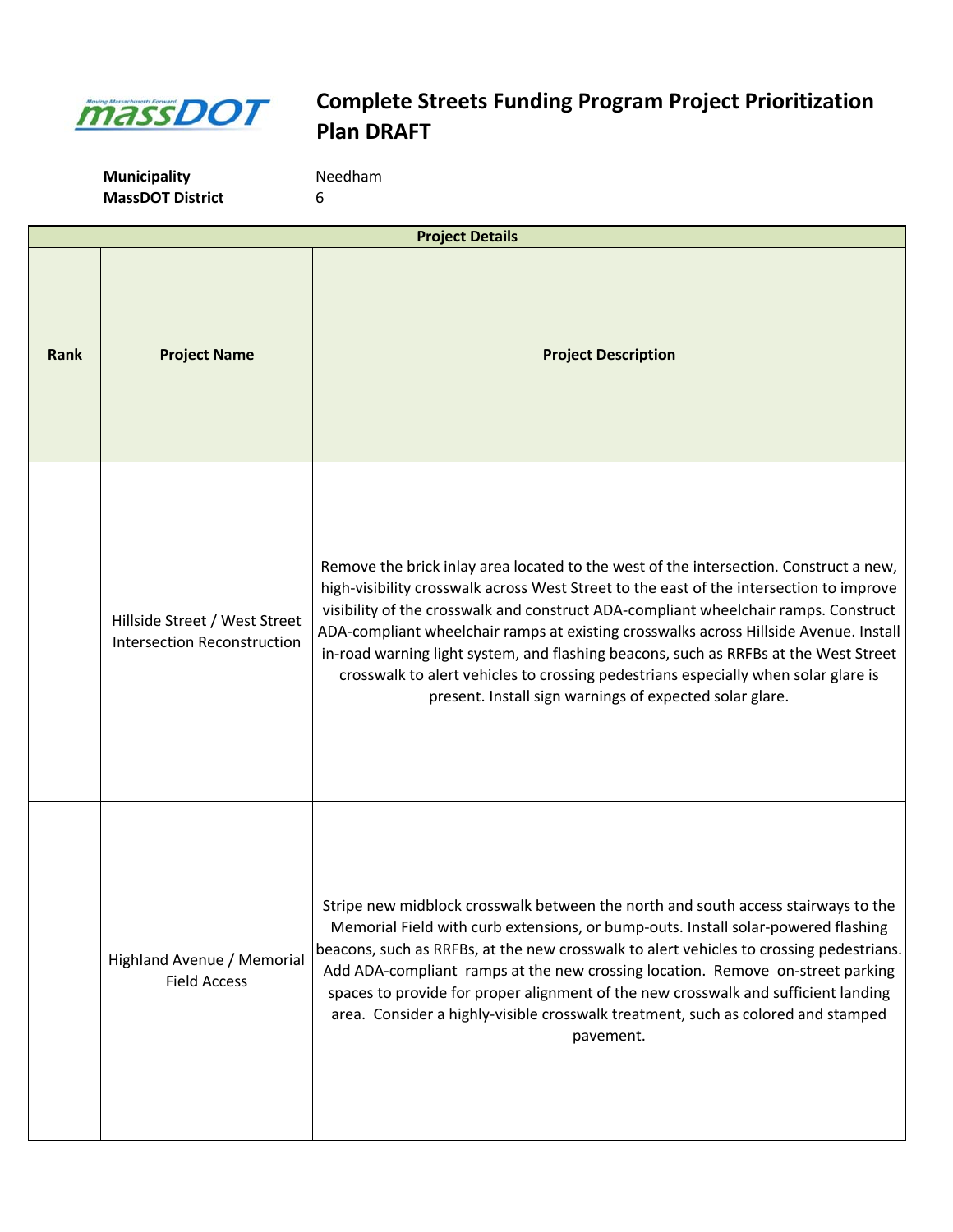

| <b>Project Details</b> |                                                                           |                                                                                                                                                                                                                                                                                                                                                                                                                                                                                                                                                                                                                                                                                                       |
|------------------------|---------------------------------------------------------------------------|-------------------------------------------------------------------------------------------------------------------------------------------------------------------------------------------------------------------------------------------------------------------------------------------------------------------------------------------------------------------------------------------------------------------------------------------------------------------------------------------------------------------------------------------------------------------------------------------------------------------------------------------------------------------------------------------------------|
| Rank                   | <b>Project Name</b>                                                       | <b>Project Description</b>                                                                                                                                                                                                                                                                                                                                                                                                                                                                                                                                                                                                                                                                            |
|                        | Central Avenue / Newman<br>Elementary School Pedestrian<br>Accommodations | Reconfigure the existing sidewalk across Central Avenue at the Newman Elementary<br>School Driveway to provide a pedestrian refuge island, to reduce pedestrian crossing<br>widths and divert vehicles from their straight-line path to reduce vehicle speeds.<br>Relocate the crosswalk across Central Avenue to align with the walkway to the school<br>entrance and construct ADA-compliant wheelchair ramps. Replace illuminated<br>pedestrian signage with flashing beacons, such as RRFBs, to better alert vehicles to<br>crossing pedestrians.                                                                                                                                                 |
|                        | Central Avenue Bicycle and<br><b>Pedestrian Accommodations</b>            | Bicycle lanes have been recently striped in the vicinity of the Sunita L. Williams<br>Elementary School on Central Avenue. Enhance existing shoulder striping along<br>Central Avenue to the north of the existing bicycle lanes to approximately Cedar<br>Street and south to approximately Great Plain Avenue to include 5' wide bike lanes<br>and gore-striped buffer areas up to 3' in width to visually narrow roadway width.<br>Install bicycle-safe drainage grates as necessary. Refresh all existing side street<br>crosswalks to provide new striping and ADA-compliant wheelchair ramps to promote<br>safe routes to school for the three elementary schools located along Central Avenue. |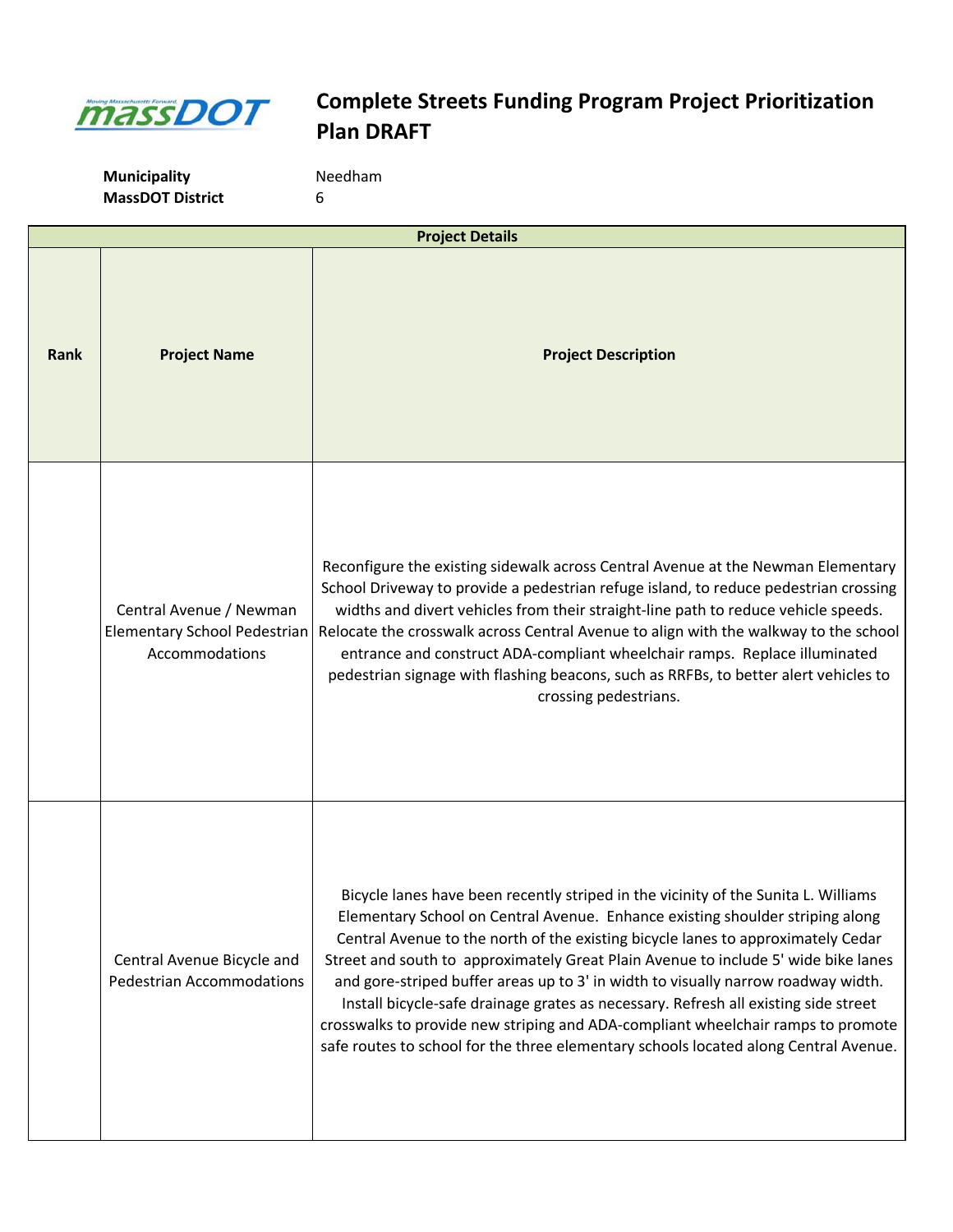

| <b>Project Details</b> |                                                                               |                                                                                                                                                                                                                                                                                                                                                                                                                                                                                                                                                                                                                                                                                                                                                                                                                                                                        |
|------------------------|-------------------------------------------------------------------------------|------------------------------------------------------------------------------------------------------------------------------------------------------------------------------------------------------------------------------------------------------------------------------------------------------------------------------------------------------------------------------------------------------------------------------------------------------------------------------------------------------------------------------------------------------------------------------------------------------------------------------------------------------------------------------------------------------------------------------------------------------------------------------------------------------------------------------------------------------------------------|
| <b>Rank</b>            | <b>Project Name</b>                                                           | <b>Project Description</b>                                                                                                                                                                                                                                                                                                                                                                                                                                                                                                                                                                                                                                                                                                                                                                                                                                             |
|                        | Great Plain Avenue at Hersey<br>Station                                       | Construct curb extensions, or bump outs for the existing crosswalks across Great Plain<br>Avenue at Broad Meadow Road and Hillcrest Road. Reset or reconstruct the existing<br>curb along the gas station frontage to better define the pedestrian storage areas and<br>reduce the Broad Meadow Road crossing distance. Reconstruct existing sidewalk<br>along the east side of Great Plain Avenue between Broadmeadow Road and Hillcrest<br>Road to provide a consistent 5-foot width and ADA-compliant cross slope. Relocate<br>the flashing beacons to the improved crosswalks across Great Plain Avenue to alert<br>vehicles to crossing pedestrians and improve access to the Hersey MBTA rail station<br>and Pollard Middle School. Construct ADA-compliant wheelchair ramps for the<br>crosswalks across Broad Meadow Road, Ridgeway Avenue and Hillcrest Road. |
|                        | Dedham Avenue / Harris<br>Avenue / Warren Street<br>Intersection Improvements | Tighten the Harris Avenue and Warren Street corners at Dedham Avenue to shorten<br>the pedestrian crossing distances and reduce vehicle turning speeds. Extend the<br>existing median on Harris Avenue to create a pedestrian refuge island. Construct ADA-<br>compliant wheelchair ramps at the reconfigured crosswalk. Install a flashing beacon,<br>such as an RRFB, at the existing crosswalk across Dedham Avenue to the south of<br>Harris Avenue to alert vehicles to crossing pedestrians.                                                                                                                                                                                                                                                                                                                                                                     |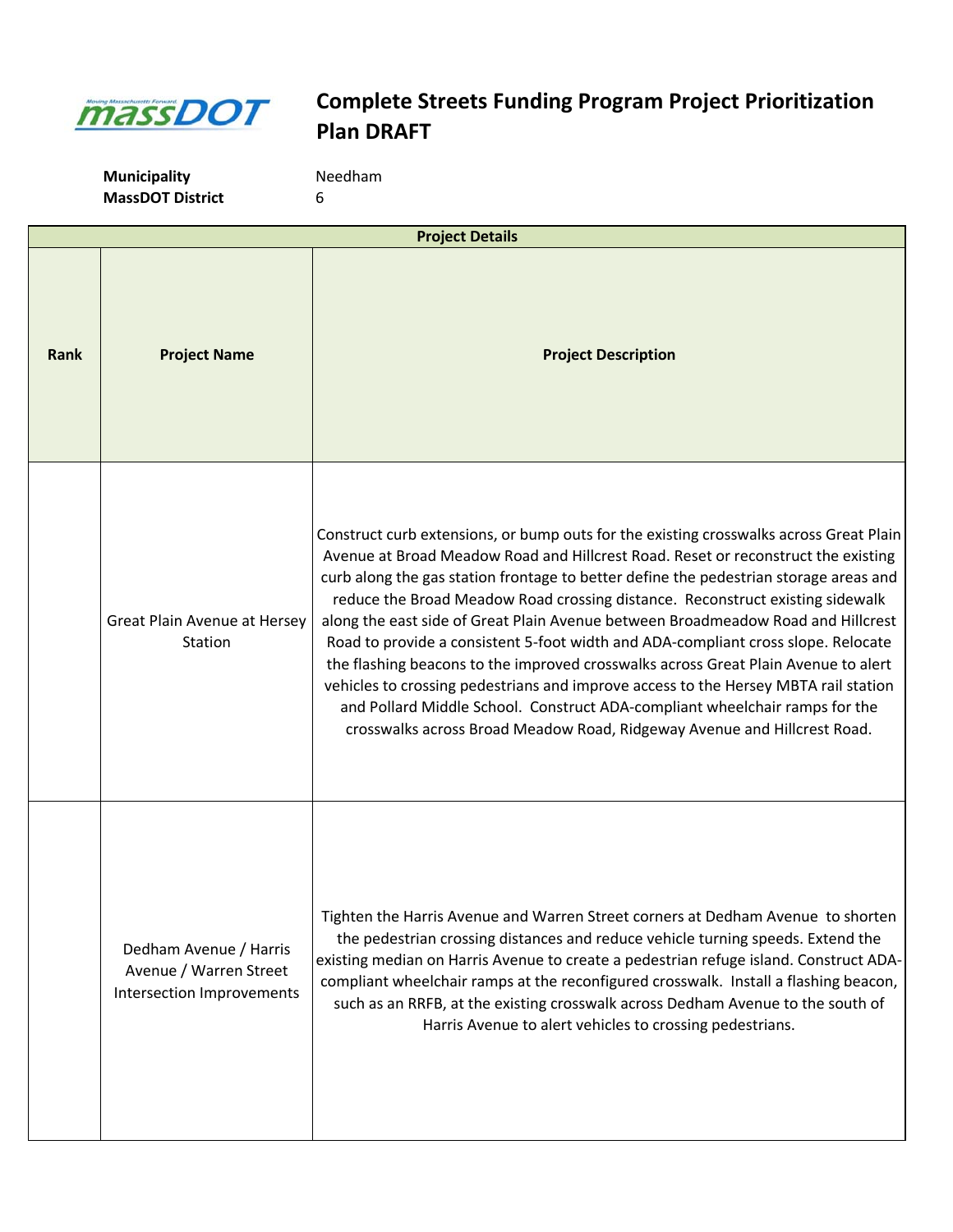

| <b>Project Details</b> |                                                                                                      |                                                                                                                                                                                                                                                                                                                                                                                                                                                                                                                                                                                                                                                                                                                                                                                                                              |
|------------------------|------------------------------------------------------------------------------------------------------|------------------------------------------------------------------------------------------------------------------------------------------------------------------------------------------------------------------------------------------------------------------------------------------------------------------------------------------------------------------------------------------------------------------------------------------------------------------------------------------------------------------------------------------------------------------------------------------------------------------------------------------------------------------------------------------------------------------------------------------------------------------------------------------------------------------------------|
| Rank                   | <b>Project Name</b>                                                                                  | <b>Project Description</b>                                                                                                                                                                                                                                                                                                                                                                                                                                                                                                                                                                                                                                                                                                                                                                                                   |
|                        | Harris Avenue Pedestrian and<br><b>Bicycle Accommodation -</b><br>Phase 1 (Pollard Middle<br>School) | Stripe buffered bicycle lanes along both sides of Harris Avenue between Dedham<br>Avenue and Pinewood Road. Extend existing median on Harris Avenue at Stevens<br>Road and Pinewood Road and relocate crosswalks to provide pedestrian refuge areas,<br>while ensuring to maintain necessary school bus access to the Pollard Middle School.<br>Construct ADA-complaint wheelchair ramps at the modified crossing locations and<br>consider high-visibility crosswalks. Construct ADA-compliant wheelchair ramps at the<br>signalized intersection with Webster Street and add bicycle detection symbols.<br>Construct ADA-compliant ramps and restripe crosswalks at all side street approaches<br>within the project limits. Install bicycle-safe drainage grates as necessary. Replace<br>existing bicycle route signage. |
|                        | Harris Avenue Pedestrian and<br><b>Bicycle Accommodation -</b><br>Phase 2                            | Construct buffered bike lanes along both sides of Harris Avenue between Pinewood<br>Road and Great Plain Avenue. Restripe crosswalks and construct ADA-compliant<br>wheelchair ramps at all side street approaches within the project limits. Install bicycle-<br>safe drainage grates as necessary. Replace existing bicycle route signage.                                                                                                                                                                                                                                                                                                                                                                                                                                                                                 |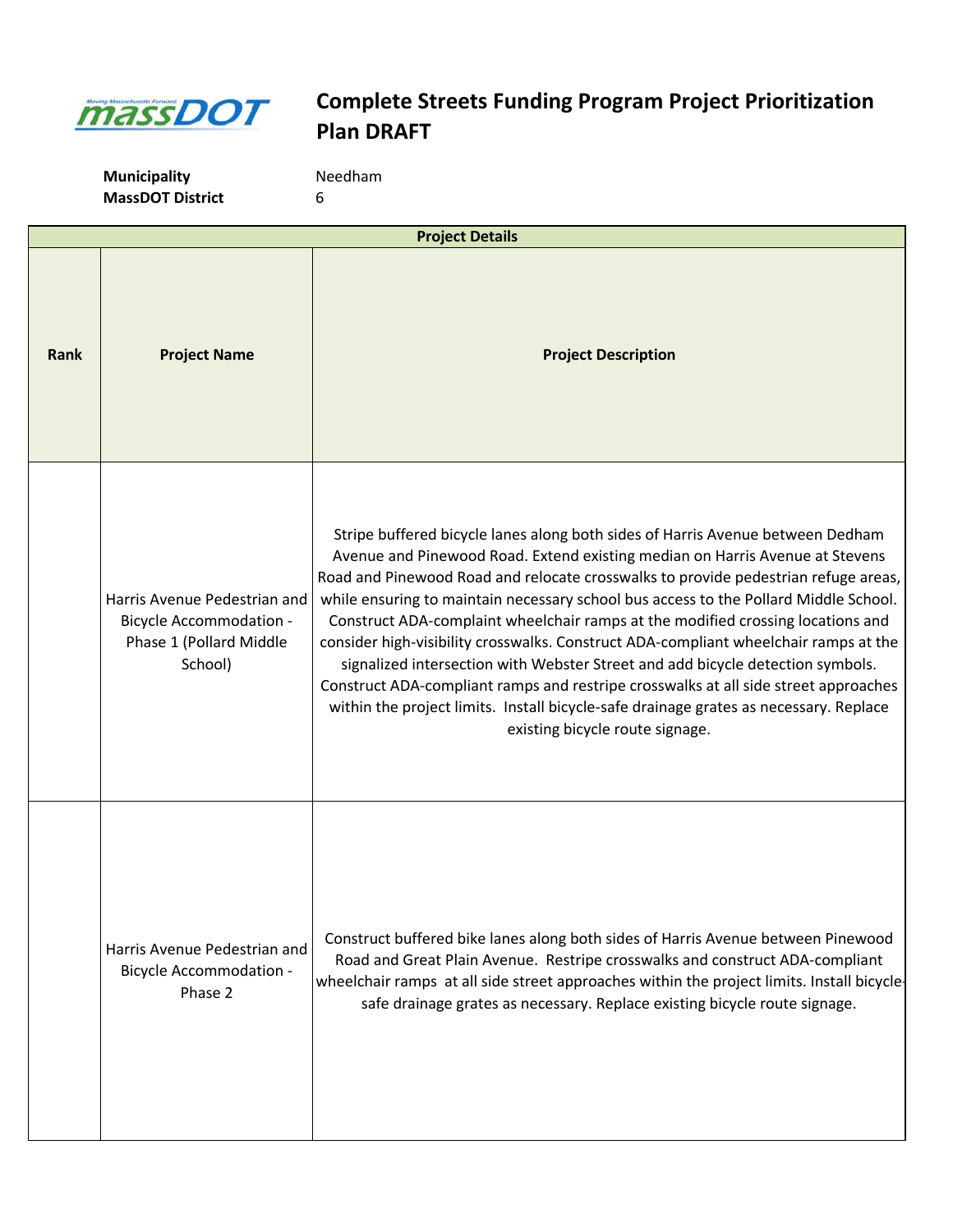

|      | <b>Project Details</b>                                                        |                                                                                                                                                                                                                                                                                                                                                                                                                                                                                                                                                                                                                                                                                                         |
|------|-------------------------------------------------------------------------------|---------------------------------------------------------------------------------------------------------------------------------------------------------------------------------------------------------------------------------------------------------------------------------------------------------------------------------------------------------------------------------------------------------------------------------------------------------------------------------------------------------------------------------------------------------------------------------------------------------------------------------------------------------------------------------------------------------|
| Rank | <b>Project Name</b>                                                           | <b>Project Description</b>                                                                                                                                                                                                                                                                                                                                                                                                                                                                                                                                                                                                                                                                              |
|      | South Street Sidewalk Link                                                    | Reduce eastbound travel lane width along South Street (Scenic Route) between<br>Edgewater Drive and Dedham Avenue to construct new 5-foot sidewalk with granite<br>curbing to close an existing network gap. Stripe new crosswalks with ADA-compliant<br>wheelchair ramps across Edgewater Drive, the west approach of South Street and the<br>north approach of Dedham Avenue at this signalized intersection. Add new pedestrian<br>signal equipment, including pedestrian signals and detection. An Alternative could<br>extend new sidewalk to the east to Livingston Circle.                                                                                                                       |
|      | Needham High School and<br>Webster Street Bicycle<br>Accommodations - Phase 1 | Stripe new bike lanes along both sides of Webster Street between Great Plain Avenue<br>and Rosemary Street to reduce vehicle travel lane widths and slow vehicle speeds.<br>Construct ADA-compliant wheelchair ramps at all existing cross-street crosswalks<br>within the project limits and at the three existing mid-block crosswalks at the<br>Needham High School. Replace the two existing flashing pedestrian crossing signs at<br>the High School access with flashing beacons, such as RRFBs, to improve visibility of<br>pedestrians. Install a flashing beacon, such as an RRFB, at the crosswalk across<br>Webster Street at May Street. Install bicycle-safe drainage grates as necessary. |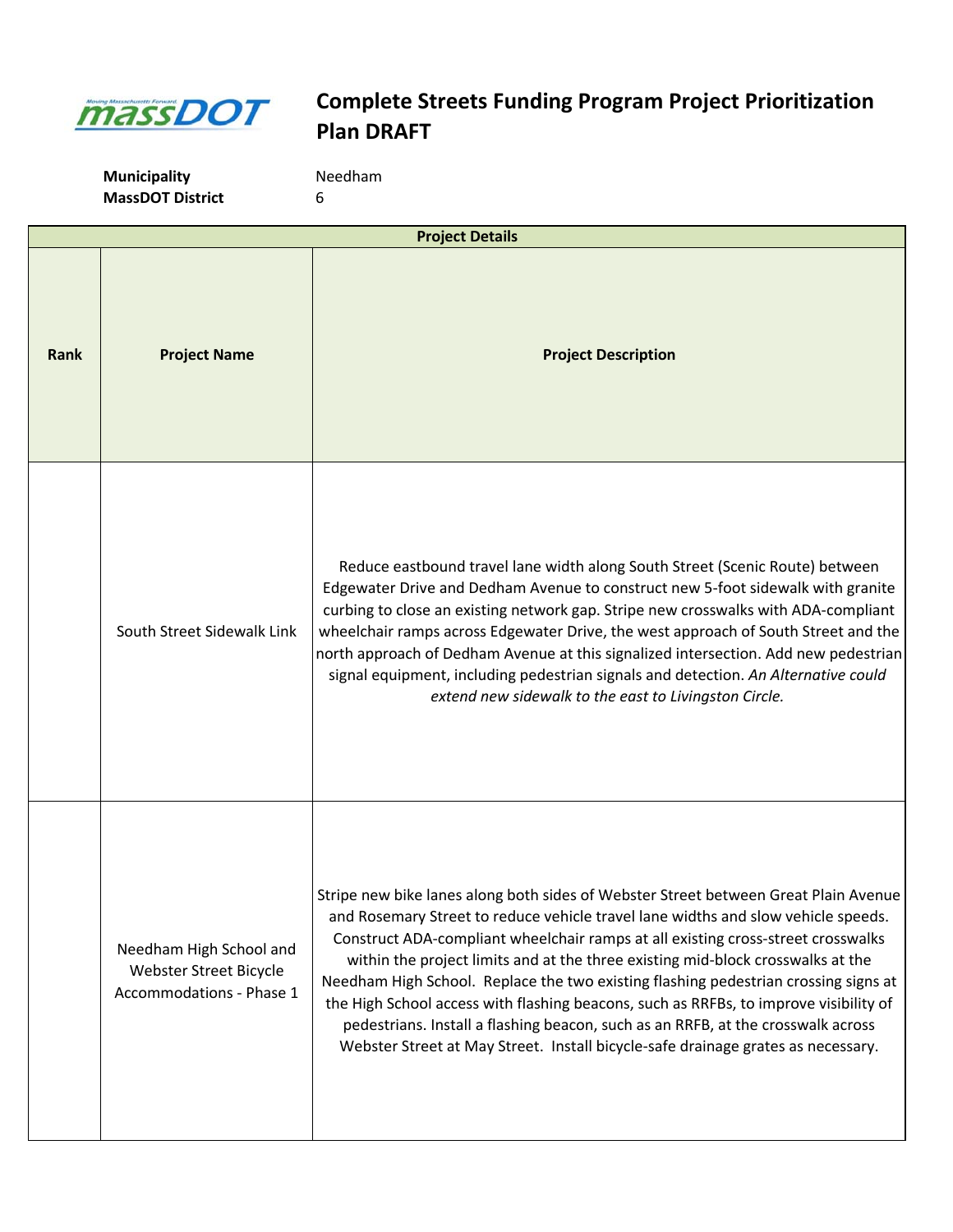

|             | <b>Project Details</b>                                                     |                                                                                                                                                                                                                                                                                                                                                                                                                                                                                                                                                                                                                                                                                                                                 |  |
|-------------|----------------------------------------------------------------------------|---------------------------------------------------------------------------------------------------------------------------------------------------------------------------------------------------------------------------------------------------------------------------------------------------------------------------------------------------------------------------------------------------------------------------------------------------------------------------------------------------------------------------------------------------------------------------------------------------------------------------------------------------------------------------------------------------------------------------------|--|
| <b>Rank</b> | <b>Project Name</b>                                                        | <b>Project Description</b>                                                                                                                                                                                                                                                                                                                                                                                                                                                                                                                                                                                                                                                                                                      |  |
|             | Webster Street Bicycle<br><b>Accommodations - Phase 2</b>                  | Stripe new bike lanes along both sides of Webster Street between Rosemary Street<br>and Central Avenue to reduce vehicle travel lane widths and slow vehicle speeds.<br>Construct ADA-compliant wheelchair ramps at all existing cross-street crosswalks<br>within the project limits. Install bicycle-safe drainage grates as necessary.                                                                                                                                                                                                                                                                                                                                                                                       |  |
|             | Central Avenue / Reservoir<br><b>Street Intersection</b><br>Reconstruction | Remove the existing Central Avenue eastbound channelized right turn lane onto<br>Reservoir Street to create a landscaped area, reduce pedestrian crossing distances<br>and minimize conflict points. Reconstruct the northeast corner of the intersection to<br>reduce the corner radii to reduce crossing distances and slow turning vehicle speeds.<br>Relocate existing bus stop (MBTA Bus Route 59) from the parking lot to the new<br>landscaped area and install a bus shelter at this location. Restripe the existing<br>crosswalks at the intersection subsequent to the roadway geometry to reduce<br>crossing distances and provide clear and appropriate crossing locations. Add ADA-<br>compliant wheelchair ramps. |  |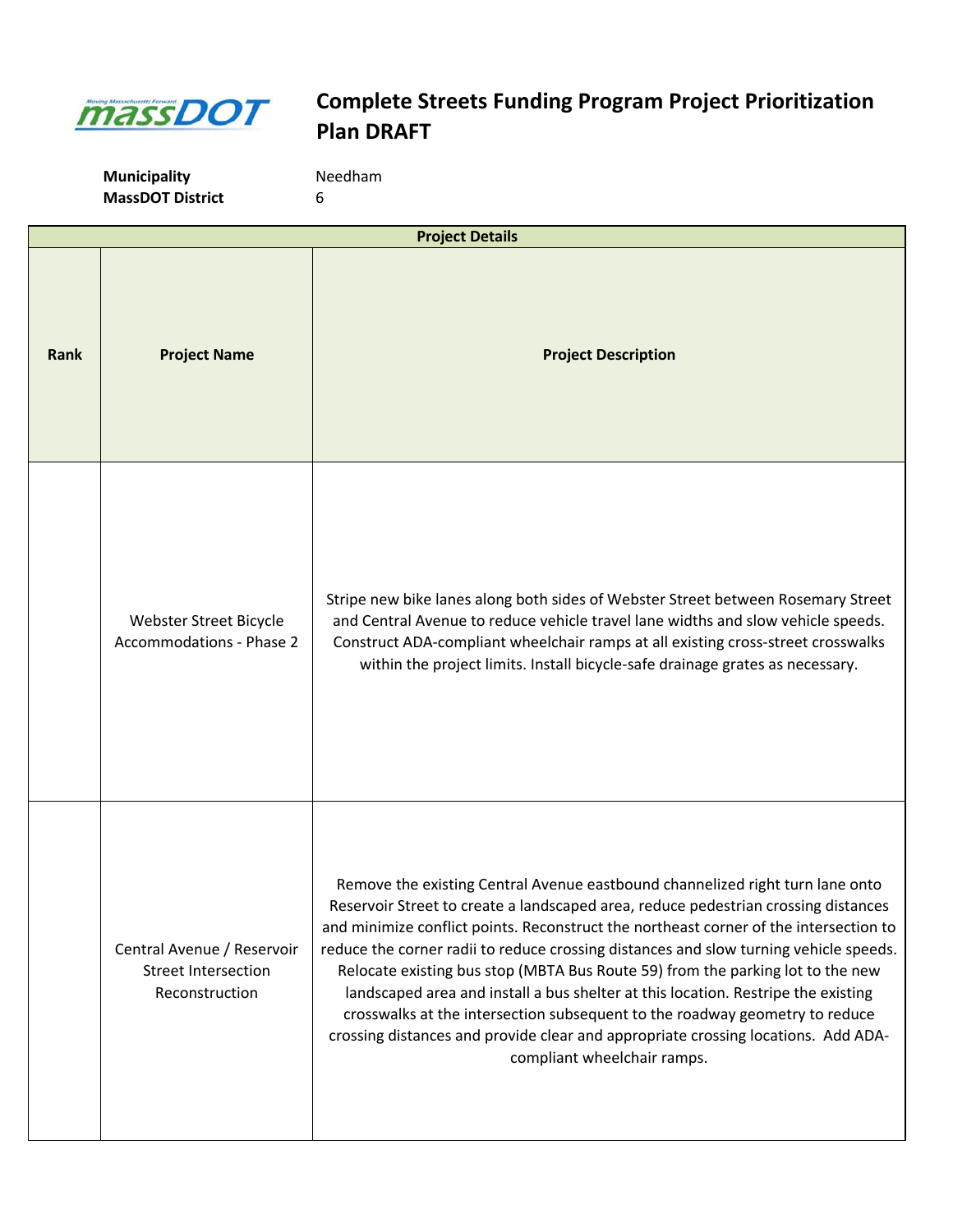

|      | <b>Project Details</b>                                                                                 |                                                                                                                                                                                                                                                                                                                                                                                                                                                                                                                                                                                                                                                                                 |
|------|--------------------------------------------------------------------------------------------------------|---------------------------------------------------------------------------------------------------------------------------------------------------------------------------------------------------------------------------------------------------------------------------------------------------------------------------------------------------------------------------------------------------------------------------------------------------------------------------------------------------------------------------------------------------------------------------------------------------------------------------------------------------------------------------------|
| Rank | <b>Project Name</b>                                                                                    | <b>Project Description</b>                                                                                                                                                                                                                                                                                                                                                                                                                                                                                                                                                                                                                                                      |
|      | Central Avenue / Gould Street<br><b>Intersection Reconstruction</b>                                    | Relocate existing crosswalk across the east approach to the intersection to the east to<br>remove the crossing from a driveway and mid-intersection location. Relocate the<br>existing westbound MBTA Bus Route 59 bus stop to the east from the driveway<br>access. Construct ADA-compliant wheelchair ramps at both crosswalks at this<br>intersection. Reconstruct the existing sidewalk along the south side of Central Avenue<br>between Gould Street and Hampton Avenue and along the north side of Central<br>Avenue between Gould Street and 165 Central Avenue to provide curbing and<br>improve the separation between pedestrians and vehicles.                      |
|      | Greendale Avenue / Great<br>Plain Avenue Pedestrian<br>Accommodations and<br>Intersection Improvements | Remove channelized right turn lanes to reduce crossing distances and eliminate<br>additional pedestrian and vehicle conflict points. Replace the pedestrian signal heads<br>and pedestrian detection to current ADA-compliant standards, including countdown<br>heads and audible detection. Reconfigure existing crosswalks and extend sidewalks to<br>provide full access to crossing areas. Construct ADA-compliant wheelchair ramps at all<br>crosswalk locations. Revise signal timings to ensure sufficient crossing times. In<br>conjunction with Projects #14 and #15, add bicycle detection and turn boxes. An<br>alternative would include a roundabout installation. |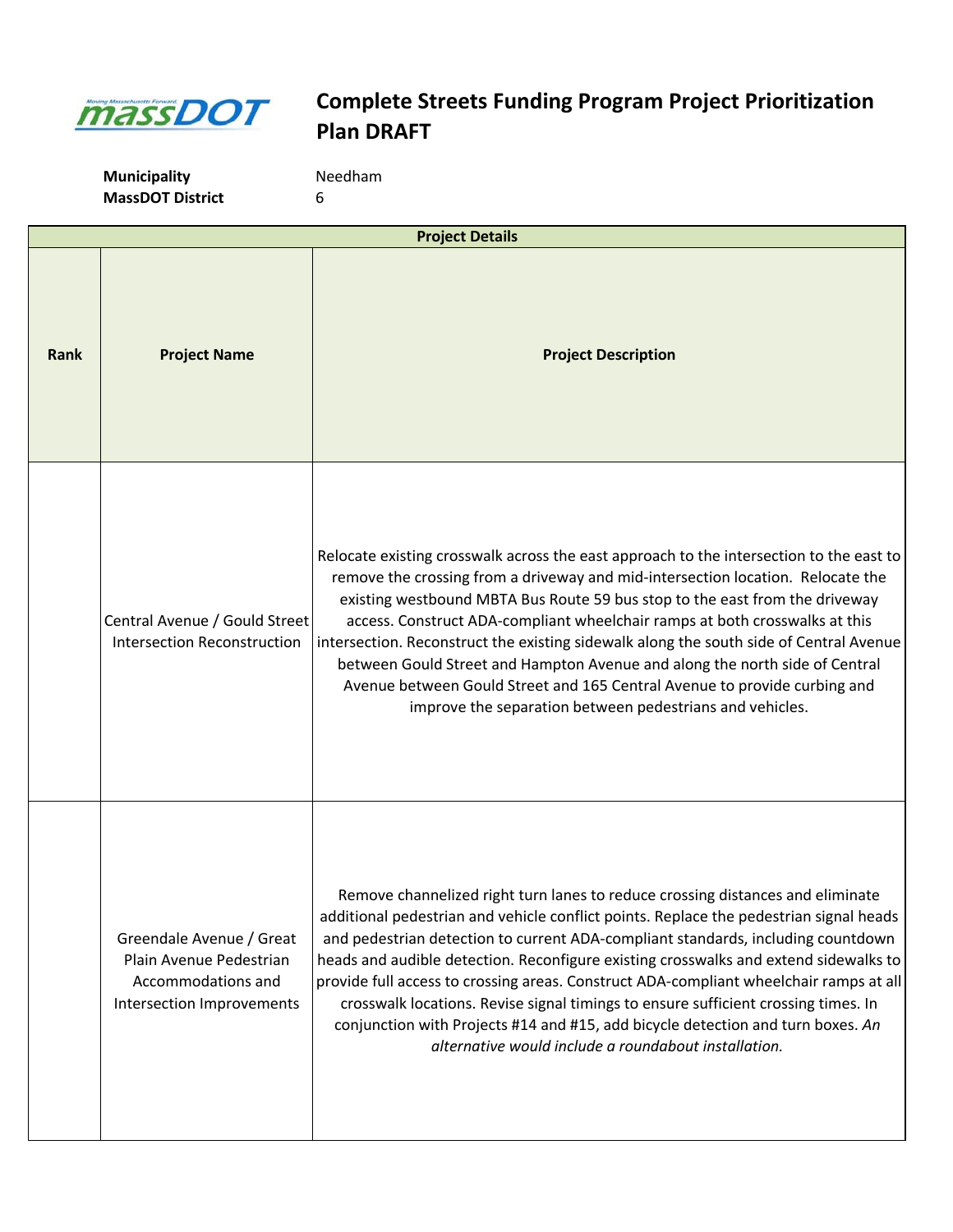

**Municipality** Needham **MassDOT District** 6

**Rank Project Name Project Name Project Description Project Details** Great Plain Avenue Bicycle Accommodations Restripe Great Plain Avenue between Greendale Avenue and Broad Meadow Road to provide 5-foot bicycle lanes in both directions to improve multi-modal access to the Hersey MBTA Rail Station. Install bicycle-safe drain grates as necessary. Greendale Avenue Bicycle Accommodations Restripe Greendale Avenue between Great Plain Avenue and Brookline Street to provide 5-foot bicycle lanes in both directions. Install bicycle- safe drainage grates as necessary. *An Alternative would be a shared-use path on the eas*t side of Greendale Avenue, separated from the roadway for all users.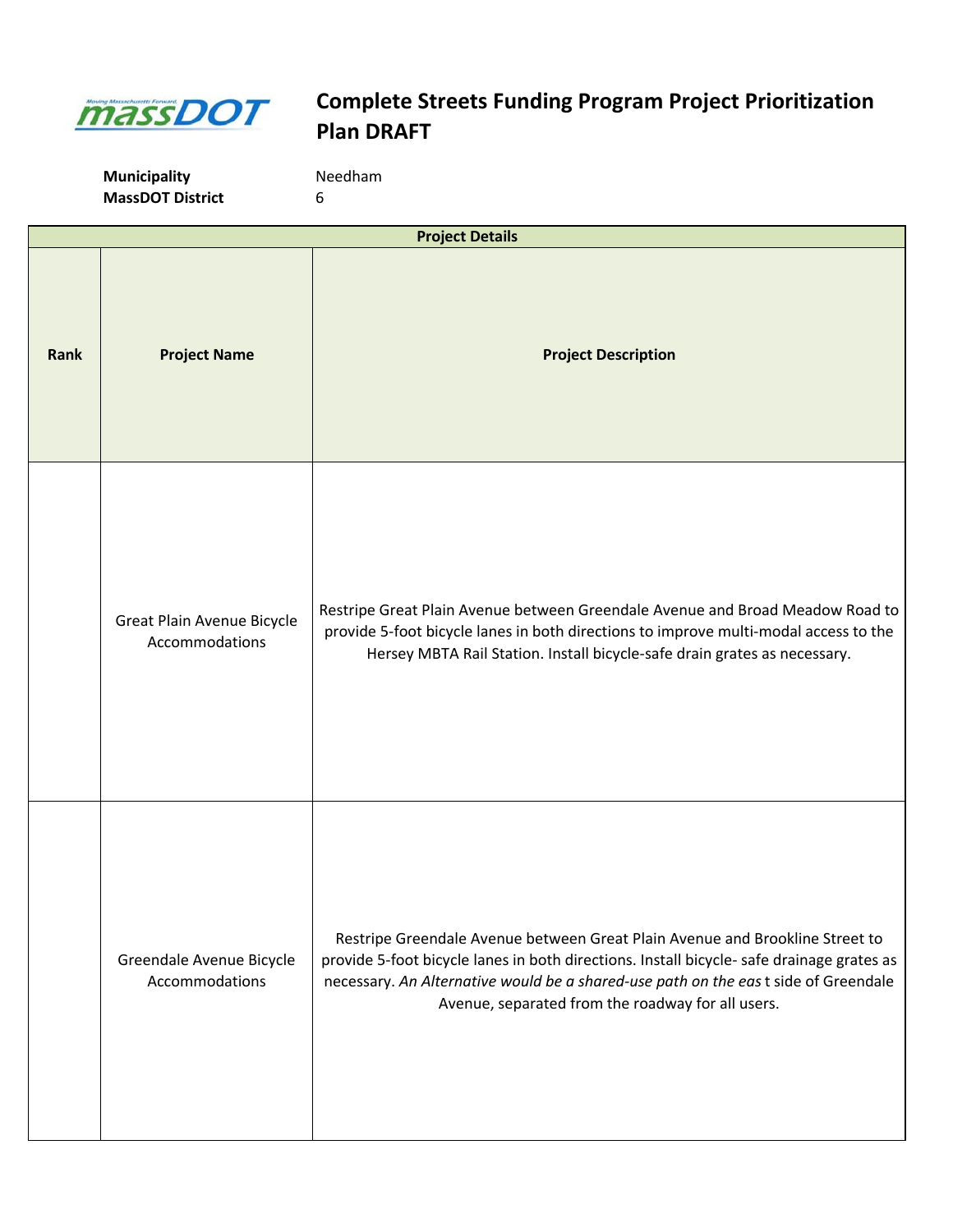

| <b>Project Details</b> |                                                                |                                                                                                                                                                                                                                                                                                                                                                                                                                                                                                                                                                                                                                                                                                                                                                                                                      |
|------------------------|----------------------------------------------------------------|----------------------------------------------------------------------------------------------------------------------------------------------------------------------------------------------------------------------------------------------------------------------------------------------------------------------------------------------------------------------------------------------------------------------------------------------------------------------------------------------------------------------------------------------------------------------------------------------------------------------------------------------------------------------------------------------------------------------------------------------------------------------------------------------------------------------|
| Rank                   | <b>Project Name</b>                                            | <b>Project Description</b>                                                                                                                                                                                                                                                                                                                                                                                                                                                                                                                                                                                                                                                                                                                                                                                           |
|                        | Beaufort Park / Perry Park<br><b>Pedestrian Accommodations</b> | Reconstruct existing poor condition sidewalk circling Beaufort Park, to provide a<br>consistent 5-foot width and ADA-compliant cross-slope. Reconfigure the existing<br>pedestrian crossings at Hawthorn Avenue and Sargent Street to provide high-visibility<br>crosswalks across Beaufort Avenue, south of Hawthorn Avenue and north of Sargent<br>Street. Add appropriate pedestrian crossing signs and remove conflicting crosswalks.<br>Install a flashing beacon, such as an RRFB, at the crosswalk across Beaufort Avenue at<br>Sargent Street. Widen the shoulder along the east side of Beaufort Avenue between<br>Hawthorn Avenue and Arden Street to provide more width to accommodate on-<br>street parking as well as pedestrians. Add ADA- compliant wheelchair ramps where<br>crosswalks are located. |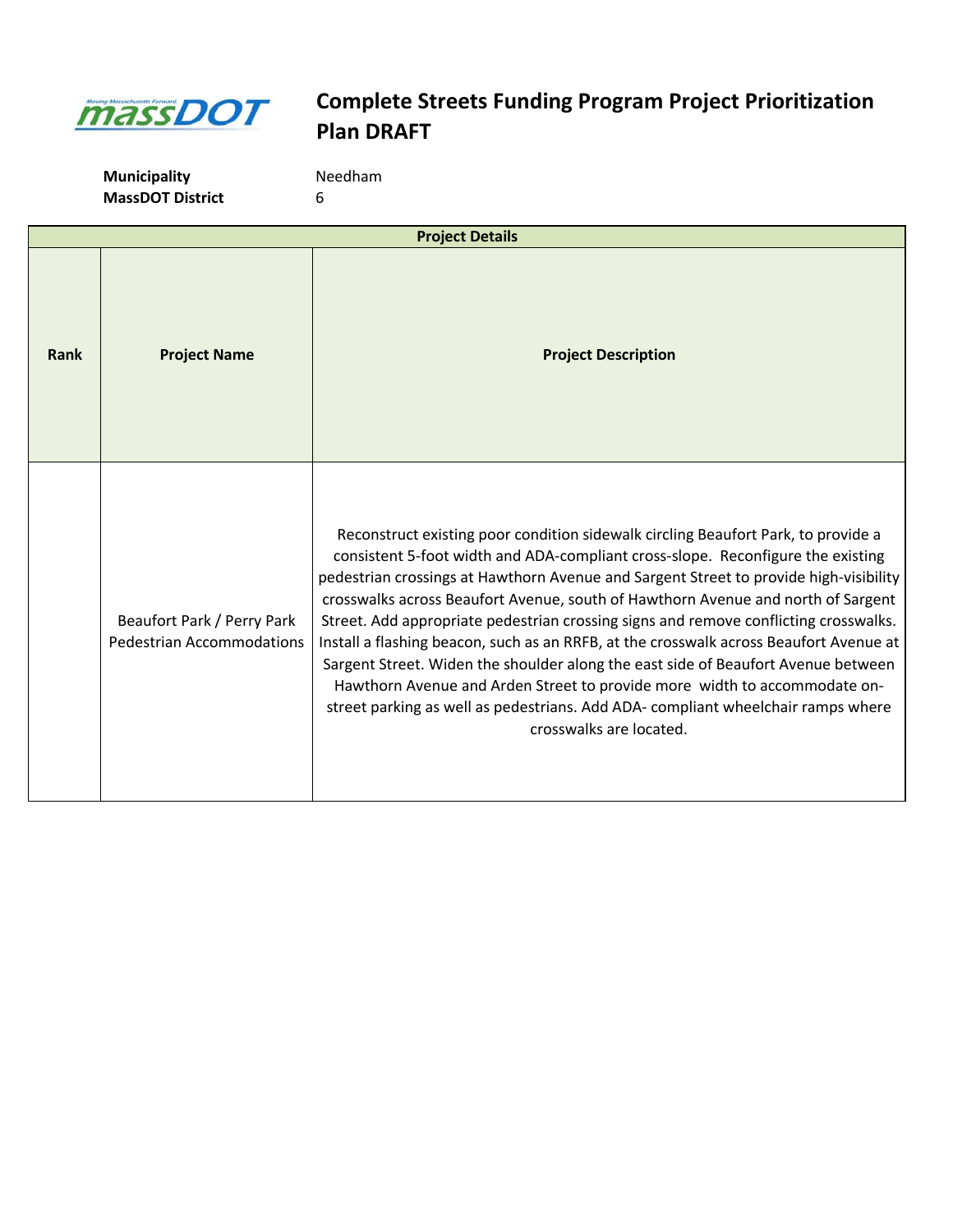

| <b>Project Details</b> |                                                               |                                                                                                                                                                                                                                                                                                                                                                                                                                                                                                                                                                                                                                                                                                                                                                                                                                                                                                                                                                          |
|------------------------|---------------------------------------------------------------|--------------------------------------------------------------------------------------------------------------------------------------------------------------------------------------------------------------------------------------------------------------------------------------------------------------------------------------------------------------------------------------------------------------------------------------------------------------------------------------------------------------------------------------------------------------------------------------------------------------------------------------------------------------------------------------------------------------------------------------------------------------------------------------------------------------------------------------------------------------------------------------------------------------------------------------------------------------------------|
| Rank                   | <b>Project Name</b>                                           | <b>Project Description</b>                                                                                                                                                                                                                                                                                                                                                                                                                                                                                                                                                                                                                                                                                                                                                                                                                                                                                                                                               |
|                        | <b>Highland Avenue</b><br><b>Intersections Reconstruction</b> | At Highland Avenue / Honnewell Street, reconstruct the northwest corner of the<br>intersection to reduce pedestrian crossing distances and slow vehicular turning<br>speeds. Add a curb extension, or bump-out on the northeast corner. Remove the<br>existing crosswalk across Highland Avenue and replace with new crosswalks to the<br>north and south of the intersection and add ADA-compliant wheelchair ramps. At<br>Highland Avenue / Mark Lee Road / Avery Square, construct new curb extensions, or<br>bump-outs, on the northeast and southeast corners to reduce pedestrian crossing<br>distances. Consider access management on the northwest corner to define and<br>minimize the areas of pedestrian conflict with vehicles. Realign the crosswalk across<br>Highland Avenue to take advantage of the reduced crossing distance and provide<br>more efficient access to the Needham Heights MBTA Rail station and add ADA-<br>compliant wheelchair ramps. |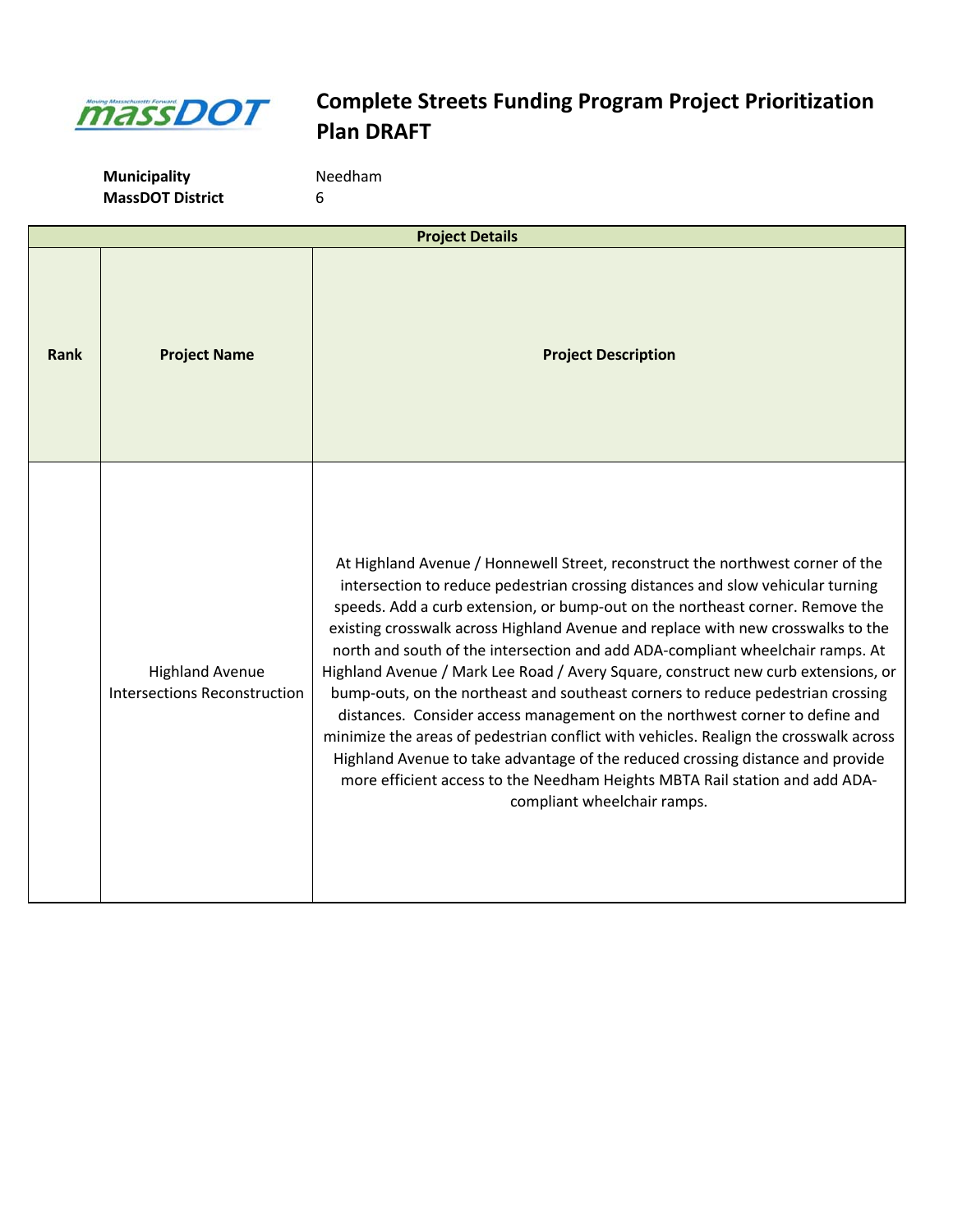

**Municipality MassDOT District** 6

| Needham |  |
|---------|--|
|         |  |

| <b>Project Details</b> |                                                                                                        |                                                                                                                                                                                                                                                                                                                                                                                                                                                                                     |
|------------------------|--------------------------------------------------------------------------------------------------------|-------------------------------------------------------------------------------------------------------------------------------------------------------------------------------------------------------------------------------------------------------------------------------------------------------------------------------------------------------------------------------------------------------------------------------------------------------------------------------------|
| Rank                   | <b>Project Name</b>                                                                                    | <b>Project Description</b>                                                                                                                                                                                                                                                                                                                                                                                                                                                          |
|                        | Kendrick Street Pedestrian<br>and Bicycle Accommodation                                                | Widen the existing sidewalk along the north side of Kendrick Street between 4th<br>Avenue and 3rd Avenue to close a network gap between the north and south legs of<br>the DCR Blue Herron multi-use trail. Replace the pedestrian signal equipment at the<br>intersection of Kendrick Street / 3rd Avenue to provide ADA-compliant signal heads<br>and audible detection. Revise signal timings to ensure sufficient crossing times.                                               |
|                        | Rosemary Street / Nehoiden<br>Street / Parish Road<br><b>Intersection Reconstruction</b><br>(Option A) | Realign Rosemary Street to remove the channelized right turn between Parish Road<br>and Nehoiden Street to create two standard T- intersections to reduce pedestrian and<br>vehicle conflict areas. Evaluate the stop-sign placement based upon traffic volumes<br>and turning movements. Realign the crosswalks and provide ADA-compliant<br>wheelchair ramps. Provide a high-visibility crosswalk across Nehoiden Street.<br>Consider additional school bus shelter for students. |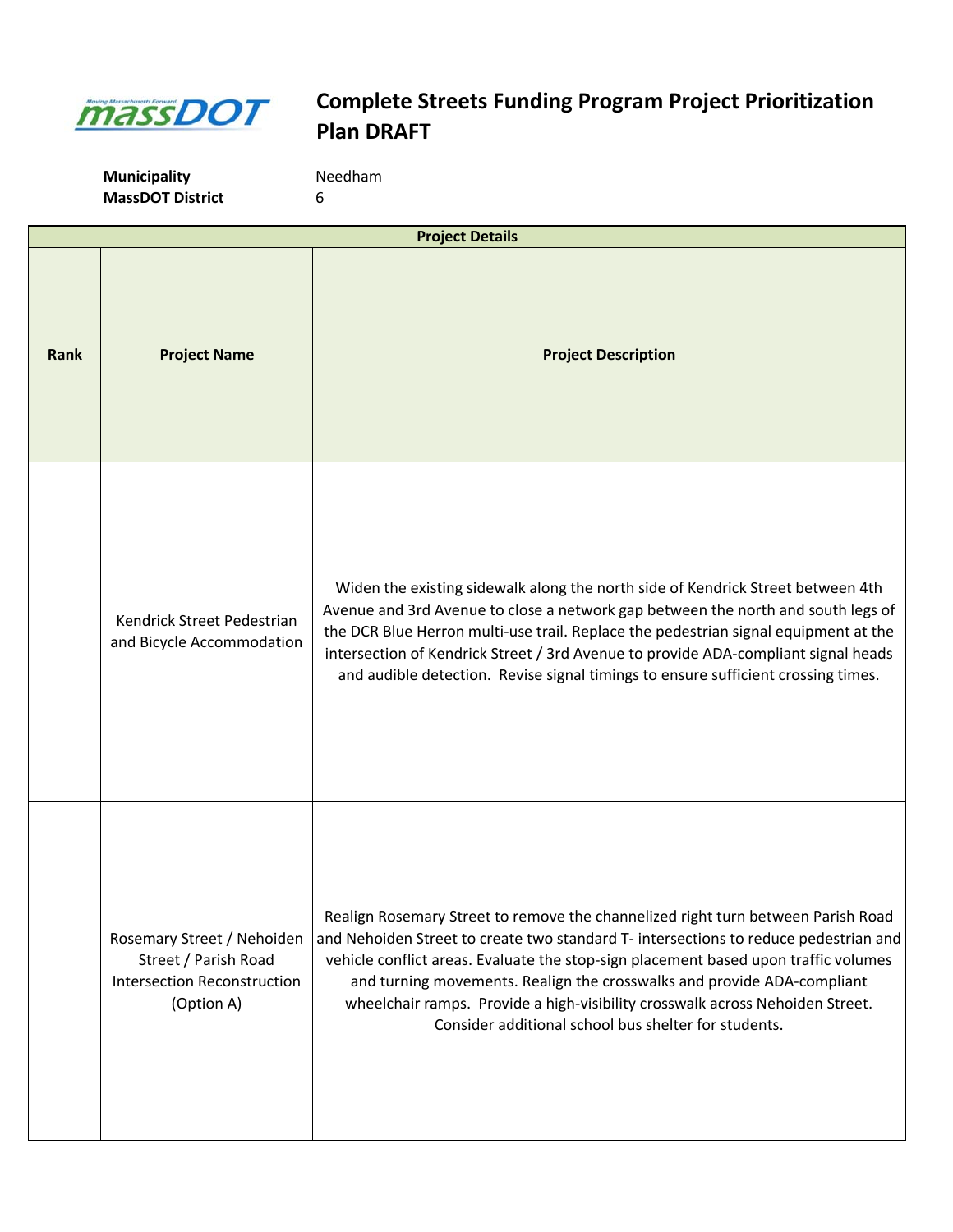

|      | <b>Project Details</b>                                                                                 |                                                                                                                                                                                                                                                                                                                                                                                                                                                                                                                                                   |  |
|------|--------------------------------------------------------------------------------------------------------|---------------------------------------------------------------------------------------------------------------------------------------------------------------------------------------------------------------------------------------------------------------------------------------------------------------------------------------------------------------------------------------------------------------------------------------------------------------------------------------------------------------------------------------------------|--|
| Rank | <b>Project Name</b>                                                                                    | <b>Project Description</b>                                                                                                                                                                                                                                                                                                                                                                                                                                                                                                                        |  |
|      | Rosemary Street / Nehoiden<br>Street / Parish Road<br><b>Intersection Reconstruction</b><br>(Option B) | Realign Rosemary and Nehoiden Street at the intersection to create a new single-lane<br>roundabout to simplify vehicular movements and more clearly define pedestrian<br>conflict and crossing areas. Restripe/relocate the existing crosswalks and construct<br>ADA-compliant wheelchair ramps.                                                                                                                                                                                                                                                  |  |
|      | Great Plain Avenue / North<br>Hill Avenue Intersection<br>Improvements                                 | Reconstruct the North Hill Avenue corner radii to reduce pedestrian crossing<br>distances and slow vehicular turning speeds. Relocate the crosswalk across Great<br>Plain Avenue to the west of the intersection to extend vehicle sight lines to the<br>crosswalk. Replace the existing flashing sign to a flashing beacon, such as an RRFB to<br>improve visibility of crossing pedestrians and provide more efficient access to the<br>Newman Elementary School. Add ADA-compliant wheelchair ramps to both<br>crosswalks at the intersection. |  |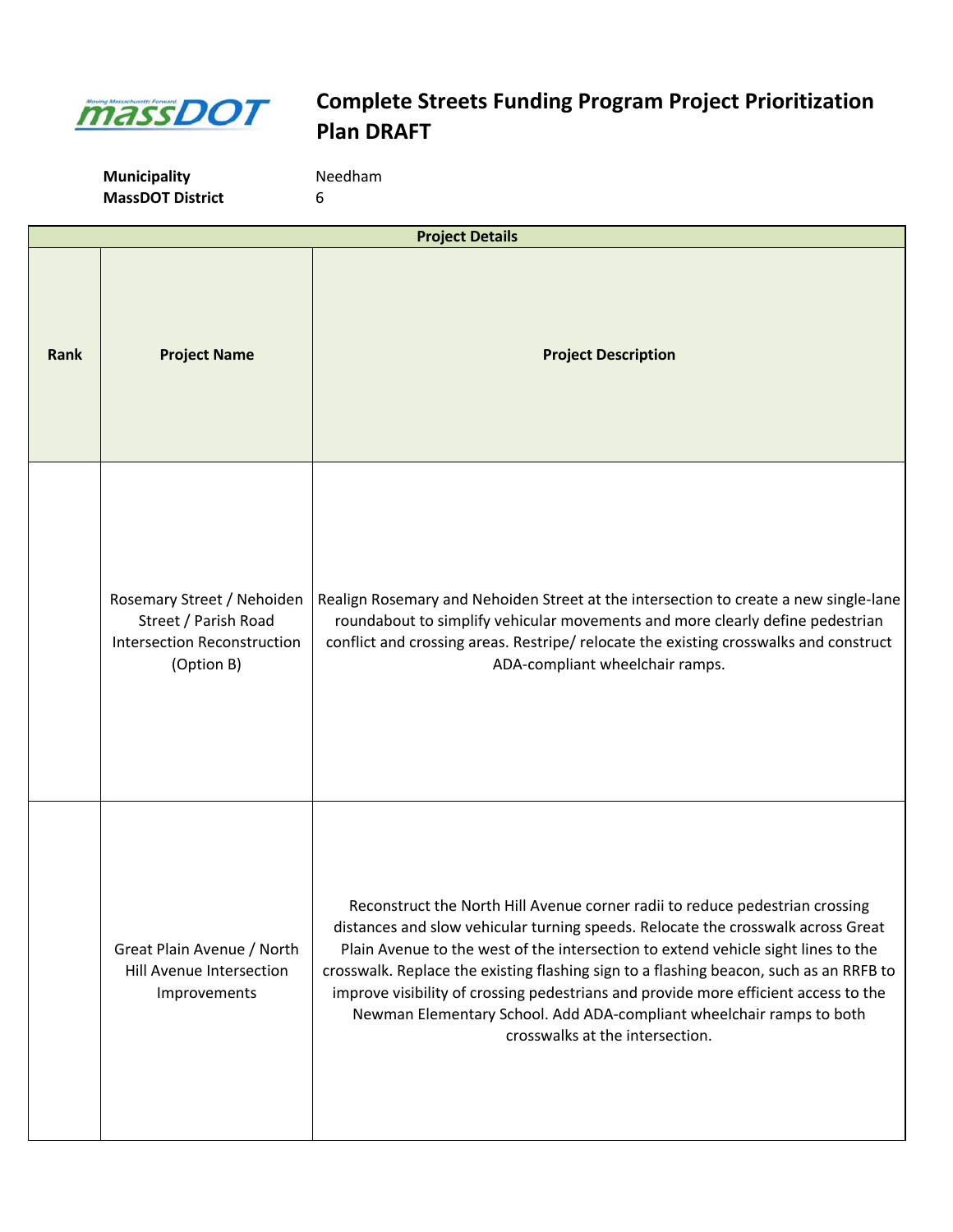

| <b>Project Details</b> |                                                                    |                                                                                                                                                                                                                                                                                                                                                                                                                                                                                                                                       |  |
|------------------------|--------------------------------------------------------------------|---------------------------------------------------------------------------------------------------------------------------------------------------------------------------------------------------------------------------------------------------------------------------------------------------------------------------------------------------------------------------------------------------------------------------------------------------------------------------------------------------------------------------------------|--|
| <b>Rank</b>            | <b>Project Name</b>                                                | <b>Project Description</b>                                                                                                                                                                                                                                                                                                                                                                                                                                                                                                            |  |
|                        | Great Plain Avenue / Wilshire<br>Park Intersection<br>Improvements | Reconstruct the Mt Vernon Avenue approach corner radii to reduce pedestrian<br>crossing distances, better align the intersection opposite Wilshire Park and slow<br>vehicular turning speeds. Relocate the crosswalk across Great Plain Avenue to the<br>west of the intersection, to Washington Avenue to extend vehicle sight lines to the<br>crosswalk. Install a flashing beacon, such as an RRFB to improve visibility of crossing<br>pedestrians. Add ADA-compliant wheelchair ramps to both crosswalks at the<br>intersection. |  |
|                        |                                                                    |                                                                                                                                                                                                                                                                                                                                                                                                                                                                                                                                       |  |